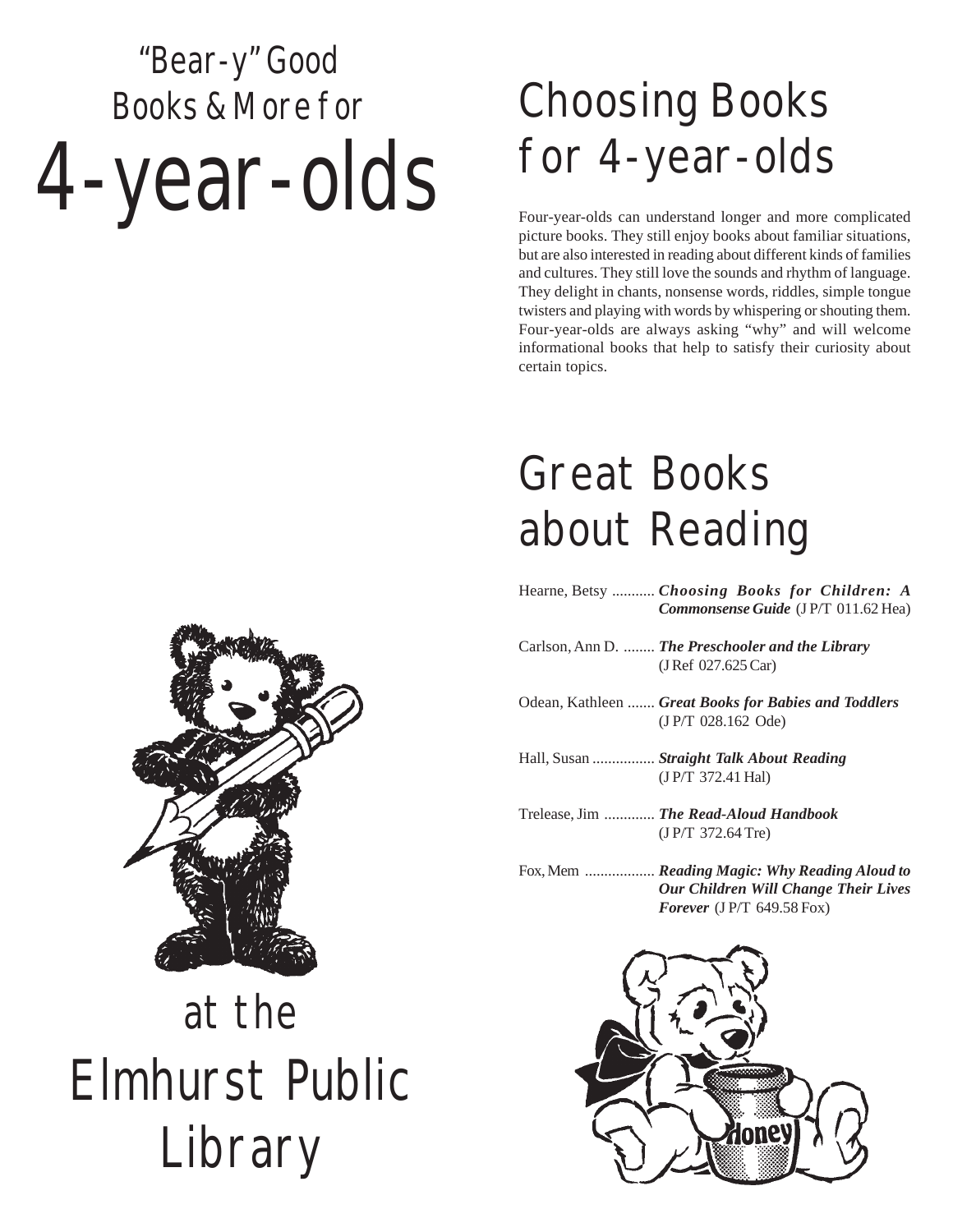### Tips for Reading to 4-year-olds

#### Continue to:

- Read to your child on a daily basis. (They don't outgrow their need for this even after they can read on their own!) Also, make sure your child sees you reading.
- Allow your child to choose some of the books to be read and have books available around the house for him to pick up at will.
- Encourage your child to talk about the illustrations and story by asking him questions.
- Do not make this a forced discussion, but interject the questions naturally. Ask opinion questions such as, "Who was your favorite character?" Encourage your child to enlarge upon what he or she says by repeating the phrase he or she made, "Ann was funny because she was trying so hard to catch the dog!" And then adding to it, "Yes, Ann was a funny character because she was trying so hard to catch the dog that she fell in the puddle and got very dirty!" This encourages your child to use his or her language skills. (You aren't correcting what he or she says, but encouraging by adding to it.)

#### Around the age of four:

- Choose books that will expand your child's view of communities, families and the world.
- If you are reading a rhyming story, pause and let your child fill in the missing rhyming word.
- Play rhyming games with him or her—"What other words rhyme with that word?"
- Encourage your child to create his or her own books out of cut up magazines.



| Andersen, H.C.  The Princess and the Pea (J 398.21 And)                                  |
|------------------------------------------------------------------------------------------|
| Brett, Jan  Goldilocks and the Three Bears<br>(J.398.21 Bre)                             |
| Galdone, Paul  The Teeny-Tiny Woman (J 398.21 Gal)                                       |
| Lobel, Anita  King Rooster, Queen Hen (J 398.2 L783)                                     |
| Marshall, James <b>Red Riding Hood</b> (J 398.21 Mar)                                    |
| Stevens, Janet  The Town Mouse and the Country<br><i>Mouse</i> $(J \ 398.2 \text{ Ste})$ |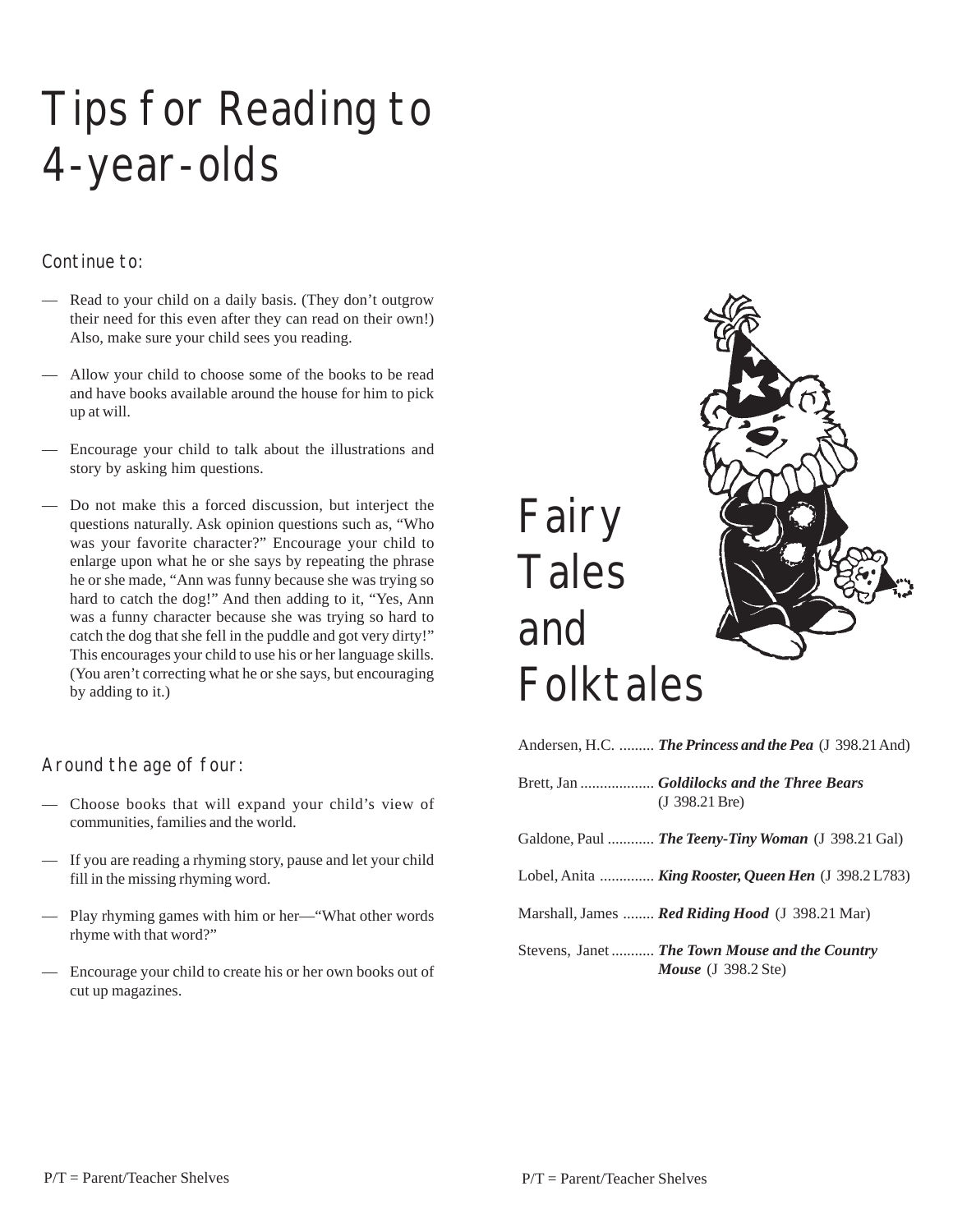#### Good Books for 4-year-olds

- Allen, Jonathan ......... *Mucky Moose* (J E All)
- Asch, Frank .............. *Happy Birthday, Moon* (J E Asc)
- Aylesworth, Jim ........ *Teddy Bear Tears* (J E Ayl)
- Burton, Virginia Lee .. *Mike Mulligan and His Steam Shovel*  $($ J E Bur $)$
- Day, Alexandra .......... *Carl's Afternoon in the Park* (J E Day)
- De Paola, Tomie ........ *Charlie Needs a Cloak* (J E Dep)
- Dodd, Lynley ............ *Schnitzel von Krumm Forget-Me-Not* (J E Dod)
- Everitt, Betsy ............ *Mean Soup* (J E Eve)
- Fleming, Denise ........ *Muncha! Muncha! Muncha!* (J E Fle)
- Florian, Douglas ....... *A Pig is Big* (J E Flo)
- Fox, Mem .................. *Tough Boris* (J E Fox)
- Frasier, Debra ............ *On The Day You Were Born* (J E Fra)
- Gackenbach, Dick ..... *Mighty Tree* (J E Gac)
- Gag, Wanda .............. *Millions of Cats* (J E Gag)
- Gramatky, Hardie ....... *Little Toot* (J E Gra)
- Grambling, Lois ......... *Can I Have a Stegosaurus, Mom? Can I? Please!?* (J E Gra)
- Hutchins, Pat ............ *There's Only One of Me* (JE Hut)
- Joosse, Barbara ......... *Mama, Do You Love Me?* (J E Joo)
- Kasza, Keiko ............. *A Mother for Choco* (J E Kas)
- Leuck, Laura ............. *My Monster Mama Loves Me So* (J E Leu)
- Lionni, Leo ................ *Swimmy* (J E Lio)
- McCloskey, Robert ... *Make Way for Ducklings* (J E McC)
- McGovern, Ann ........ *Two Much Noise* (J E McG)



- Most, Bernard ........... *Whatever Happened to the Dinosaurs?* (J E Mos)
- Murphy, Jill ............... *A Piece of Cake* (J E Mur)
- Numeroff, Laura ........ *If You Give a Mouse a Cookie* (J E Num)
- Rathmann, Peggy...... *Good Night, Gorilla* (J E Rat)
- Rey, H. A. .................. *Curious George* (J E Rey)
- Scamell, Regnhild...... *Toby's Doll's House* (J E Sca)
- Sendak, Maurice ....... *Where the Wild Things Are* (J E Sen)
- Shannon, David ........ *Duck on a Bike* (J E Sha)
- Simont, Marc ............ *The Stray Dog* (J E Sim)
- Steig, William ............ *Sylvester and the Magic Pebble* (J E Ste)

Stuve-Bodeen, Stephanie *Elizabeti's Doll* (J E Stu)

- Viorst, Judith ............. *Alexander and the Terrible, Horrible, No Good, Very Bad Day* (J E Vio)
- Wallace, Karen .......... *Scarlette Beane* (J E Wal)
- Wells, Rosemary ....... *McDuff Moves In* (J E Wel)
- Whybrow, Ian ........... *Sammy and the Dinosaurs* (J E Why)
- Williams, Vera ............ *A Chair for My Mother* (J E Wil)
- Yolen, Jane .................. *Owl Moon* (J E Yol)
- Yolen, Jane ................. *Harry the Dirty Dog* (J E Zio)
- Zolotow, Charlotte .... *Mr. Rabbit and the Lovely Present* (J E Zol)